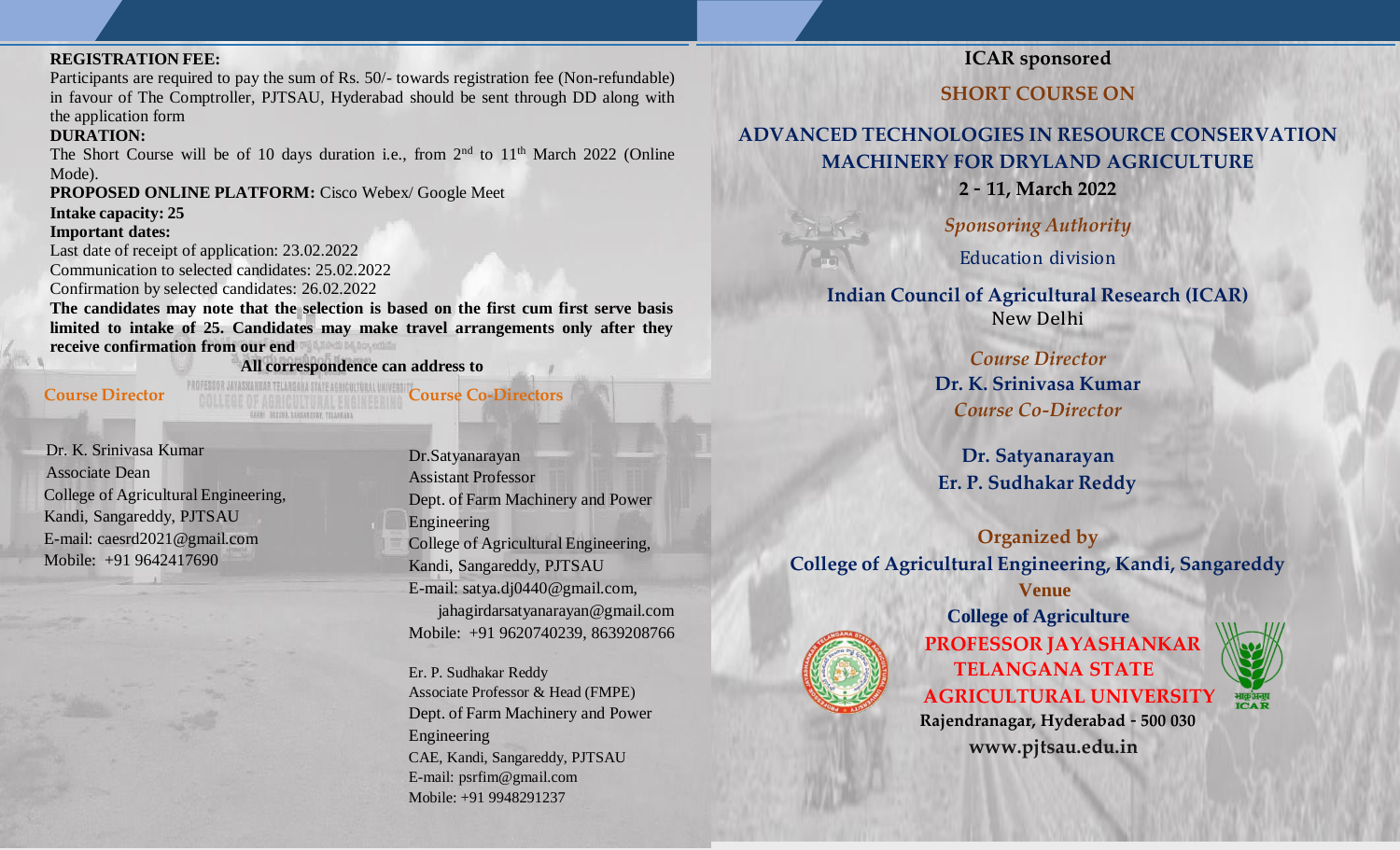#### **ABOUT SHORT COURSE**

Application of advanced technologies in resource conservation for dryland agriculture plays a vital role in the modern crop production. Technology innovation and interventions are inevitable for the farmers involved in dryland farming, for conserving the resources in agriculture. The short course covers about the advanced implementable technologies in conservation agriculture for the benefit of agricultural professionals to reach out the needy farmers for enhancing their farm productivity. This short course is designed to meet the requirements of the advanced machinery used in conservation agriculture in general and their field application in particular with the following objectives.

#### **Objectives**

- 1. To create awareness on the advanced technologies in resource conservation machinery for dryland agriculture
- 2. To upgrade the knowledge and skills of agricultural professionals on the technology

**PROFESSOR JAYAS** 

application in conservation agriculture

### **COURSE CONTENT**

Resource conservation machinery for dryland agriculture-Applications of IoT in agriculture-Advances in protected cultivation techniques-Agronomical practices for conservation agriculture-Advances in planting machinery for dryland farming-Crop residue management machinery for dryland agriculture-Appropriate machinery for weed management in dryland farming-Patenting of agricultural machinery-Zero tillage techniques for conservation agriculture-exposure visits to ICRISAT-CRIDA-FIM, PJTSAU.

#### **METHODOLOGY**

The short course has been designed to facilitate maximum interaction between participants and resource personnel. It includes participatory interactive lectures using audio-video-visual aids, group discussions and visit to different Institutes for hands on training sessions.

### **ABOUT PROFESSOR JAYASHANKAR TELANGANA STATE AGRICULTURAL UNIVERSITY**

Professor Jayashankar Telangana State Agricultural University, (PJTSAU) Hyderabad, Telangana has been ranked  $10<sup>th</sup>$  among the Indian Agricultural Universities by Indian Council of Agricultural Research. It strives to produce globally competitive human capital and cutting edge technologies to contemporary challenges of Agriculture and allied sectors and to evolve responsive and dynamic farmer outreach mechanism through its dedicated faculty.

PJTSAU is having 9 constituent colleges with 6 of those devoted to faculty of Agriculture, 2 to faculty of Agricultural Engineering and Technology and one to faculty of Home Science offering 4 Undergraduate, 24 Post Graduate and 17 Doctoral Degree Programmes in various faculties. In addition, there are 13 constituent polytechnics (11 in Agriculture, 1 each in Seed Science and Agricultural Engineering) offering two year diploma in Agriculture and Seed Technology in Telugu, three year Diploma in Agricultural Engineering in English. There are 16 Agricultural Research Stations across the state which mainly focuses on developing climate resilient crop varieties, sustainable natural resource management, community science, Farm Mechanization, post harvest and precision agriculture technologies, District Agricultural Advisory and Transfer of Technology Centres (DAATTC) located in 9 erstwhile districts and Krishi Vigyana Kendras (8) located in Telangana State are serving as ambassador to penetrate research outcomes in farmers fields.

## **ABOUT HYDERABAD**

Hyderabad is the capital city of a State of Telangana. It lies on the Deccan Plateau, 541 meters above the mean sea levels, over an area of 625 km (244 mile). Hyderabad city is known for its rich history, food and its multi-lingual culture, both geographically and culturally. Places to to visit are Charminar, Golconda Fort, QutbShahi Tombs, Salar Jung Museum, Birla Mandir, State Archaeological Museum, Nehru Zoological PARK, Shilparamam, High Tech City, Necklace Road, Ramoji Film City etc. The city is well connected by Air, Rail and Road. The climate in Hyderabad is pleasant during the month of January. However, the participants are advised to carry warm clothing as temperature might be low during early morning and in nights.